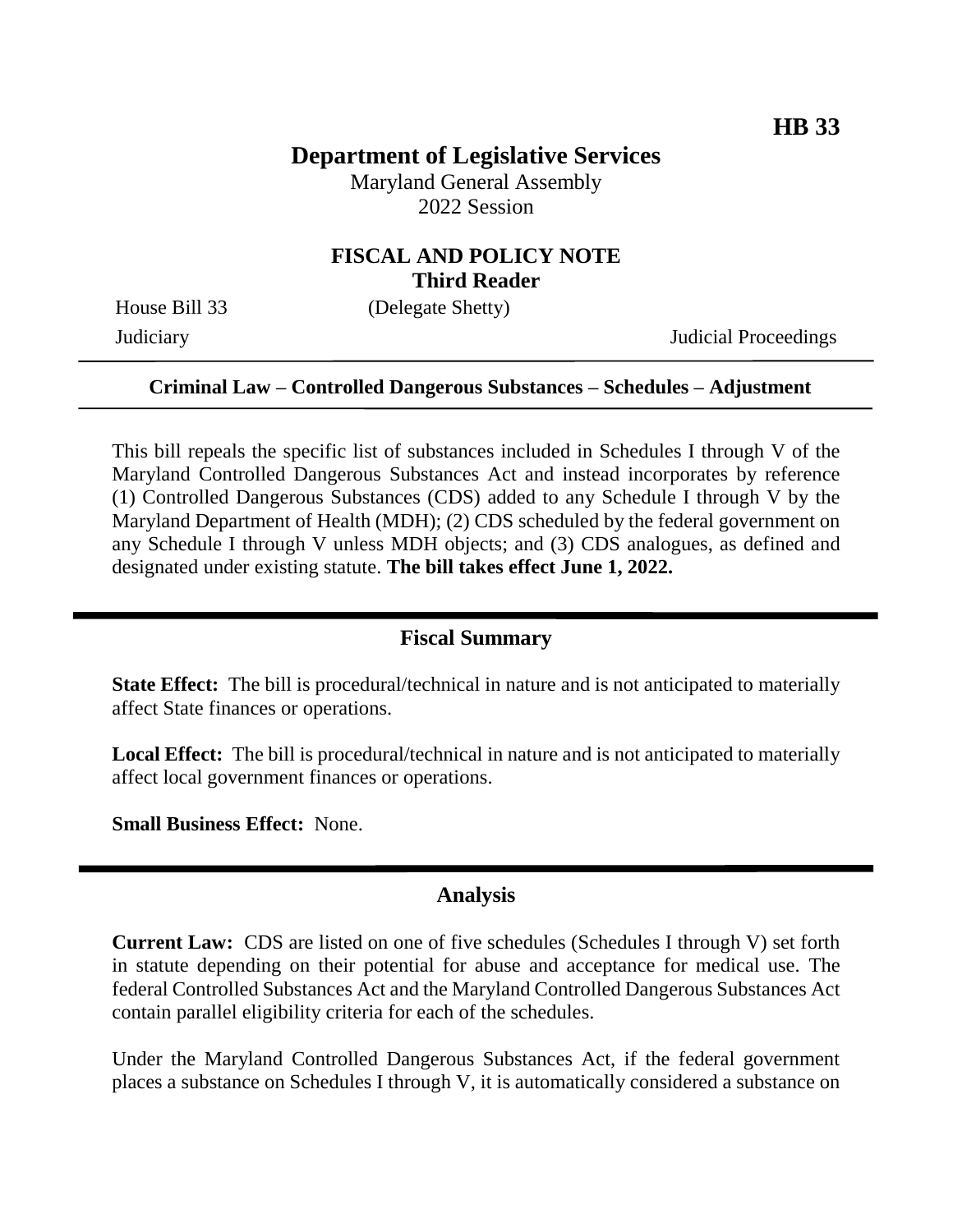the same schedule under Maryland law unless MDH objects to the designation. MDH must update and republish schedules annually.

Section 5-402 of the Criminal Law Article (Schedule I substances) defines a "CDS analogue" as a substance that (1) has a chemical structure substantially similar to a CDS in Schedule I or II and (2) has a stimulant, depressant, or hallucinogenic effect on the central nervous system that is substantially similar to or greater than the stimulant, depressant, or hallucinogenic effect on the central nervous system of a CDS in Schedule I or II. A "CDS analogue" does not include a CDS, a substance for which there is an approved new drug application, or a substance exempted for investigational use under the Federal Food, Drug, and Cosmetic Act.

Maryland regulates a few substances more stringently than the federal government. Schedule III in Maryland includes "not more than 100 milligrams of opium per 100 milliliters or per 100 grams, or not more than 5 milligrams per dosage unit." However, this is on Schedule V federally. Currently, Schedule III in Maryland also includes butalbital (including fiorinal and fioricet). However, fiorinal is the only product controlled federally. The only difference between fioricet and fiorinal is that fioricet contains acetaminophen and fiorinal contains aspirin.

The U.S. Drug Enforcement Administration's list of scheduled CDS and the State's exceptions can be found on [MDH's website.](https://health.maryland.gov/ocsa/Pages/home.ASPX)

**Additional Comments:** It should be noted that the bill also removes from statute those substances that Maryland regulates more stringently than the federal government. It does not appear that those substances are listed in Maryland regulations. However, those substances can still be found listed on MDH's website under the title "Maryland Supplemental CDS List" that must be updated and republished on an annual basis.

## **Additional Information**

**Prior Introductions:** None.

**Designated Cross File:** SB 614 (Senator Waldstreicher) - Judicial Proceedings.

**Information Source(s):** Baltimore City; Caroline, Howard, Montgomery, and Prince George's counties; Maryland State Commission on Criminal Sentencing Policy; Judiciary (Administrative Office of the Courts); Office of the Public Defender; Maryland State's Attorneys' Association; Maryland Department of Health; Department of Public Safety and Correctional Services; Department of State Police; Department of Legislative **Services** 

HB 33/ Page 2